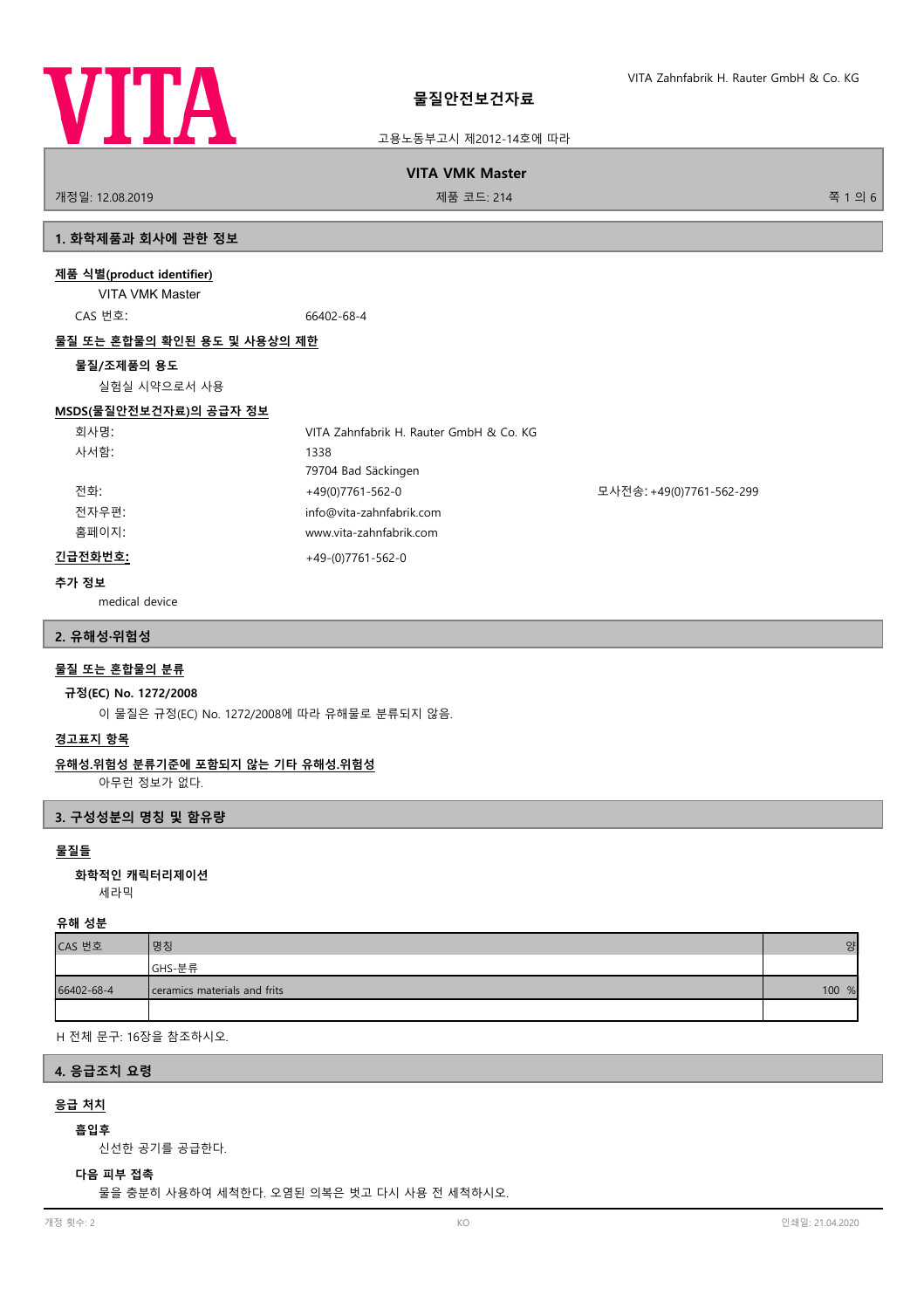

# **물질안전보건자료**

#### 고용노동부고시 제2012-14호에 따라

**VITA VMK Master**

개정일: 12.08.2019 제품 코드: 214 쪽 2 의 6

## **가. 눈에 들어갔을 때**

세안컵이나 물을 사용하여 즉시 주의 깊게, 그리고 철저하게 세척한다.

#### **먹었을 때**

구강을 즉시 헹군 후 물을 충분히 마신다.

# **가장 중요한 급성 및 지연성 증상과 영향**

아무런 정보가 없다.

#### **즉시 의료진의 진찰과 특별 치료가 필요함**

증상에 따라 치료하시오.

#### **5. 폭발·화재시 대처방법**

#### **소화제**

#### **적절한 소화물질**

주변 환경에 따라 소화 방법을 선택한다.

## **물질이나 혼합물로 부터 발생하는 특별한 위험**

비가연성.

## **소방대원을 위한 정보**

화재 시: 자급식 호흡구를 착용하시오.

#### **추가 정보**

오염된 소화수는 별도로 모은다. 하수설비나 수환경에 유입되지 않게 한다.

#### **6. 누출 사고 시 대처방법**

#### **개인 예방조치, 보호구 및 응급조치**

분진 발생을 피하시오. 분진을 흡입하지 마시오.

#### **환경 보호 조치**

하수설비나 수환경으로 유출되지 않게 한다.

#### **정화 및 제거 방법 및 물질**

기계적으로 수집한다. 인수한 물질을 폐기물 규정에 따라 처리한다.

#### **다른 항을 참조**

안전 취급: 참조 단락 7 개인 보호구: 참조 단락 8 폐기물 처리: 참조 단락 13

#### **7. 취급 및 저장방법**

#### **안전취급요령**

**안전취급 요령**

어떤 특별한 주의 조치가 필요하지 않다.

## **화재와 폭발 예방 조치**

어떤 특별한 화재예방 조치가 필요하지 않다.

#### **피해야 하는 물질 정보를 포함한 안전 저장 조건**

컨테이너를 단단히 닫는다. **보관실 및 용기에 대한 요구 사항**

#### **공동 창고 시설 관련 참고사항**

어떤 특별한 주의 조치가 필요하지 않다.

#### **8. 노출방지 및 개인보호구**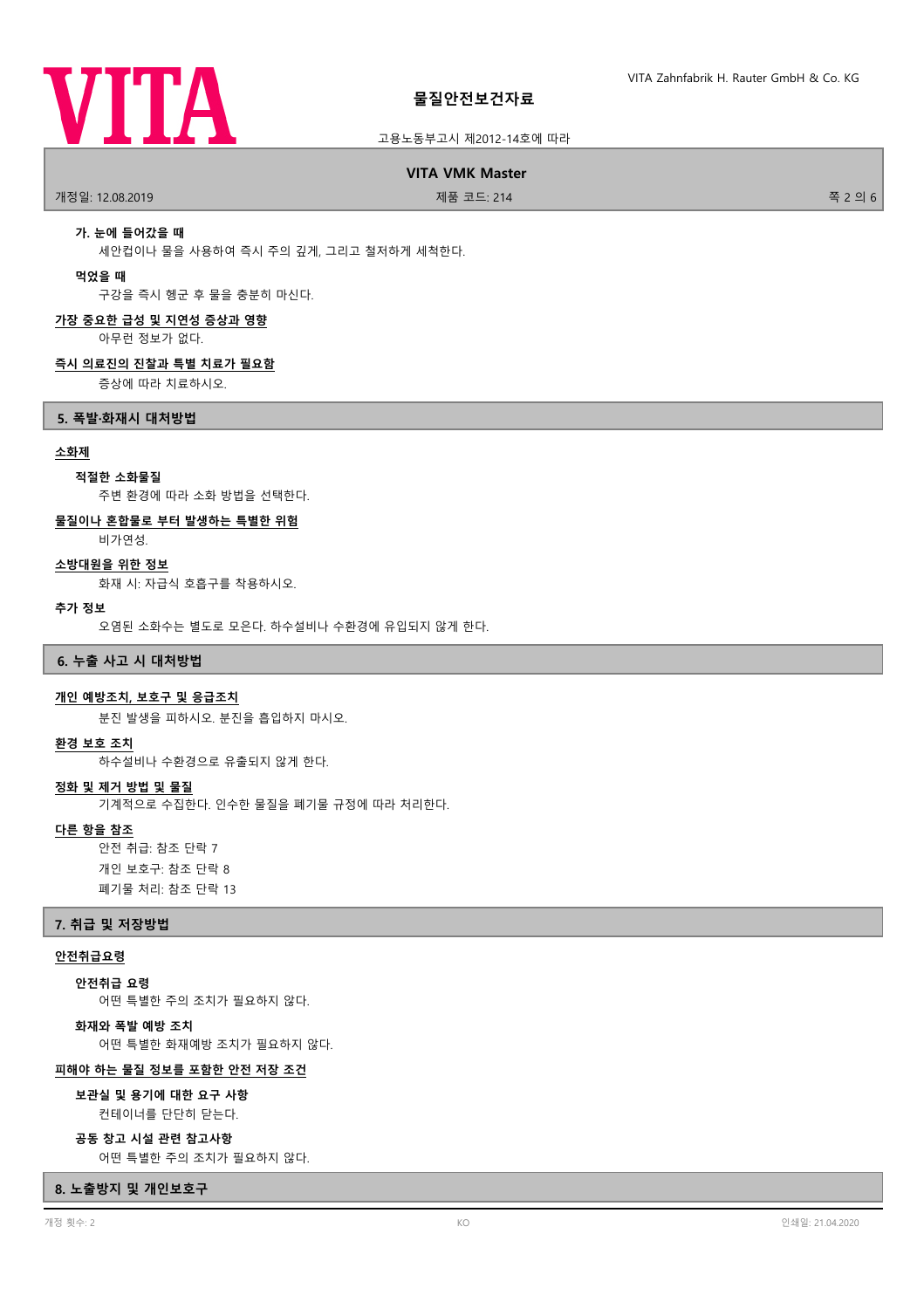

**VITA VMK Master**

개정일: 12.08.2019 제품 코드: 214 쪽 3 의 6

## **제어 파라메타(control parameters)**

#### **노출 방지**

#### **보호 및 위생 조치**

오염된 의복을 벗으시오. 휴식 전과 업무 후에 손을 씻으시오. 작업장에서는 식사를 하거나 마시거나 흡연 또는 재채기를 하지 않는다.

#### **눈/얼굴 보호**

보안경/안면보호구를을 착용하시오. 분진 고글

# **손 보호**

화학물질을 취급할 때 CE 마크와 4자리 검사번호가 부착된 내화학성 장갑만을 착용해야 한다. 내화학성 보호장갑은 위험물질의 농도와 양, 그리고 작업장의 상황에 따라 적합한 타입을 선택해야 한다. 특별한 용도로 사용할 경우 위에서 언급한 보호장갑의 내화학성에 대하여 장갑 제조사와 명확하게 논의하는 것이 좋다. 권장 장갑 브랜드 KCL Dermatril P NBR (니트릴 고무)

## **보호복**

보호의의사용.

#### **호흡기 보호**

환기가 잘 되지 않는 경우 호흡기 보호구를 착용하시오. 중요한 위치에서는 적절한 환기와 함께 부분 배출을 한다. 작업장의 기술적 환기

# **9. 물리화학적 특성**

| 기본적 물리화학적 특성에 대한 정보 |    |                          |
|---------------------|----|--------------------------|
| 응집 상태:              | 고체 |                          |
| 색상:                 |    |                          |
| 냄새:                 | 특성 |                          |
| pH:                 |    | 확정되지 않음                  |
| 상태 변화               |    |                          |
| 녹는점:                |    | 확정되지 않음                  |
| 초기 끓는점과 끓는점 범위:     |    | ?                        |
| 인화점:                |    | $\overline{\mathcal{E}}$ |
| 가연성                 |    |                          |
| 고체:                 |    | 확정되지 않음                  |
| 가스:                 |    | 해당없음                     |
| 폭발 속성               |    |                          |
| 이 제품은 아니다: 폭발성.     |    |                          |
| 하한 폭발 한계:           |    | 확정되지 않음                  |
| 폭발 상한 한계:           |    | 확정되지 않음                  |
| 자연발화온도              |    |                          |
| 고체:                 |    | 확정되지 않음                  |
| 가스:                 |    | 해당없음                     |
| 분해 온도:              |    | 확정되지 않음                  |
| 산화 특성               |    |                          |
| 비산화성.               |    |                          |
| 증기압:                |    | $\le$ =1100 hPa          |
| (장소 50 °C)          |    |                          |
|                     |    |                          |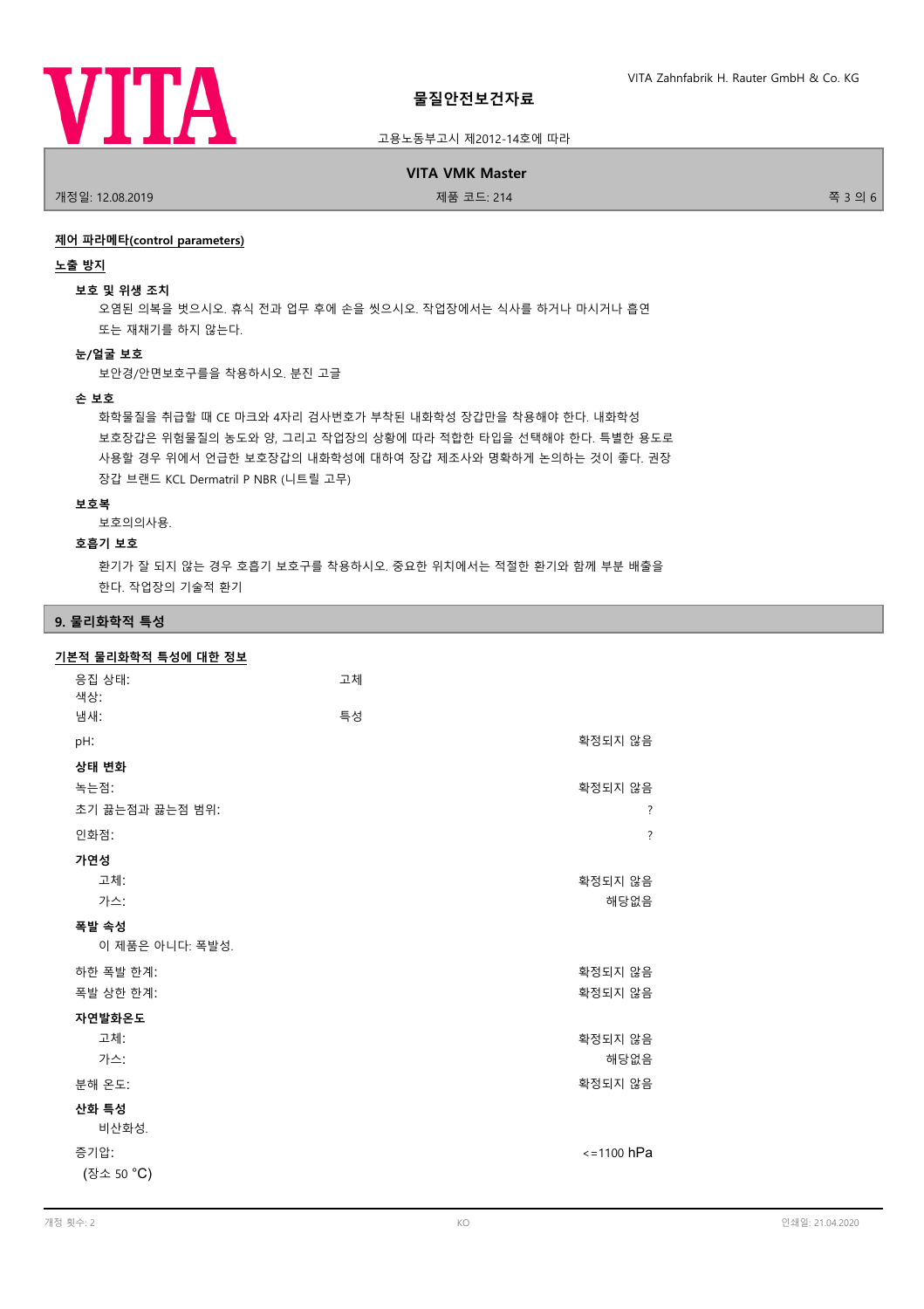

| <b>VITA VMK Master</b> |                           |         |
|------------------------|---------------------------|---------|
| 개정일: 12.08.2019        | 제품 코드: 214                | 쪽 4 의 6 |
| 밀도:                    | 2,40000 g/cm <sup>3</sup> |         |
| 수용해도:                  | 아니오                       |         |
| 다른 용제에서 용해도<br>확정되지 않음 |                           |         |
| 분배 계수:                 | 확정되지 않음                   |         |
| 증기밀도:                  | 확정되지 않음                   |         |
| 증발률:                   | 확정되지 않음                   |         |
| 그 밖의 참고사항              |                           |         |
| 고형 성분 함량:              | 100,0 %                   |         |

**10. 안정성 및 반응성**

## **반응성**

규정에 따라 취급 및 저장될 경우, 유해 반응이 없음.

# **화학적 안전성**

본 제품을 통상의 상온에서 저장하면 안정함.

#### **위험한 반응 가능성**

알려진 유해 반응은 없음.

# **피해야 할 조건**

없음/없음

## **피해야 할 물질**

아무런 정보가 없다.

## **유해한 분해산물**

유해분해물은 알려지지 않음.

# **11. 독성에 관한 정보**

## **독성학적 영향에 대한 정보**

#### **급성 독성**

제공된 데이터에 근거해 분류 기준을 충족하지 않음.

#### **자극 및 부식작용**

제공된 데이터에 근거해 분류 기준을 충족하지 않음.

#### **민감화 효과**

제공된 데이터에 근거해 분류 기준을 충족하지 않음.

#### **발암성, 변이원성 , 생식 독성**

제공된 데이터에 근거해 분류 기준을 충족하지 않음.

# **STOT-단일 노출**

제공된 데이터에 근거해 분류 기준을 충족하지 않음.

#### **STOT-반복 노출**

제공된 데이터에 근거해 분류 기준을 충족하지 않음.

#### **흡인 위해성**

제공된 데이터에 근거해 분류 기준을 충족하지 않음.

# **테스트에 대한 추가 정보**

이 물질은 규정(EC) 1272/2008 [CLP]에 따른 위험물로 분류되지 않는다.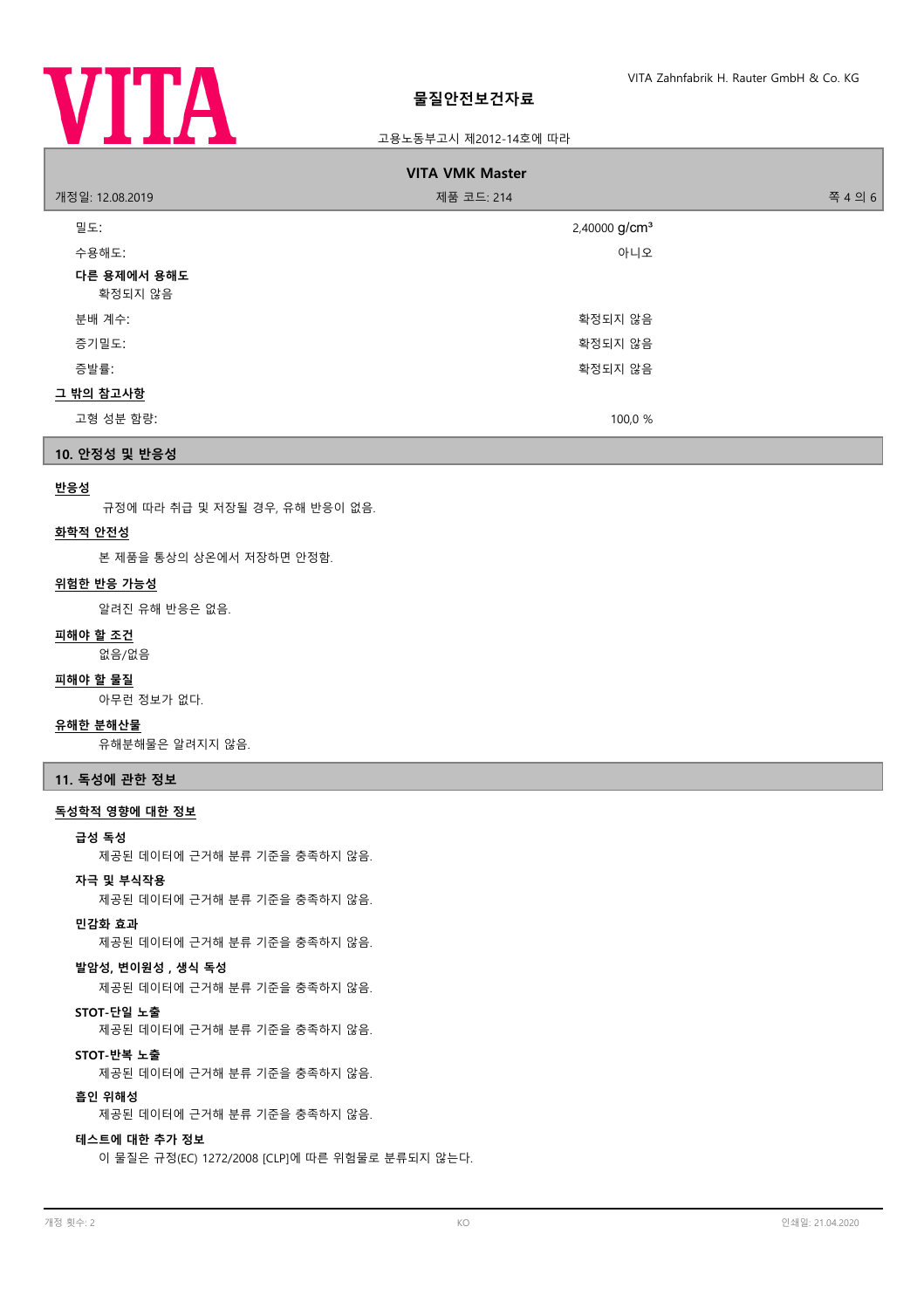

**VITA VMK Master**

개정일: 12.08.2019 제품 코드: 214 쪽 5 의 6

## **12. 환경에 미치는 영향**

## **독성**

이 제품은 아니다: 환경독성.

#### **잔류성 및 분해성**

이 제품은 검사를 받지 않은 제품이다.

#### **생물농축성**

이 제품은 검사를 받지 않은 제품이다.

#### **토양 이동성**

이 제품은 검사를 받지 않은 제품이다.

# **기타 유해 영향**

아무런 정보가 없다.

#### **추가 정보**

환경으로 배출하지 마시오.

# **13. 폐기시 주의사항**

## **폐기 방법**

## **권장사항**

하수설비나 수환경으로 유출되지 않게 한다. 폐기물은 해당 법규에 따라 폐기하시오.

# **오염된 포장**

물을 충분히 사용하여 세척한다. 완전히 비운 포장재는 재활용할 수 있다.

# **14. 운송에 필요한 정보 해상 운송 (IMDG)**

| 에싱 군궁 (IIVIUU)                                 |                                                          |
|------------------------------------------------|----------------------------------------------------------|
| UN-번호:                                         | No dangerous good in sense of this transport regulation. |
| <u>UN 적정 배송 명칭:</u>                            | No dangerous good in sense of this transport regulation. |
| <u>운송 위험 등급:</u>                               | No dangerous good in sense of this transport regulation. |
| 용기등급 <u>:</u>                                  | No dangerous good in sense of this transport regulation. |
| 항공 운송 (ICAO-TI/IATA-DGR)                       |                                                          |
| UN-번호:                                         | No dangerous good in sense of this transport regulation. |
| UN 적정 배송 명칭 <u>:</u>                           | No dangerous good in sense of this transport regulation. |
| 운송 위험 등급:                                      | No dangerous good in sense of this transport regulation. |
| 용기등급 <u>:</u>                                  | No dangerous good in sense of this transport regulation. |
| 환경 유해성                                         |                                                          |
| 환경에 유해함:                                       | 아니오                                                      |
| 사용자를 위한 특별 예방조치                                |                                                          |
| 아무런 정보가 없다.                                    |                                                          |
| MARPOL 73/78 Annex II 및 IBC 코드에 따른 벌크(bulk) 운송 |                                                          |
| 해당없음                                           |                                                          |

## **15. 법적 규제현황**

## **물질이나 혼합물에 대한 안전, 보건 및 환경 규정/법규**

# **EU 규정**